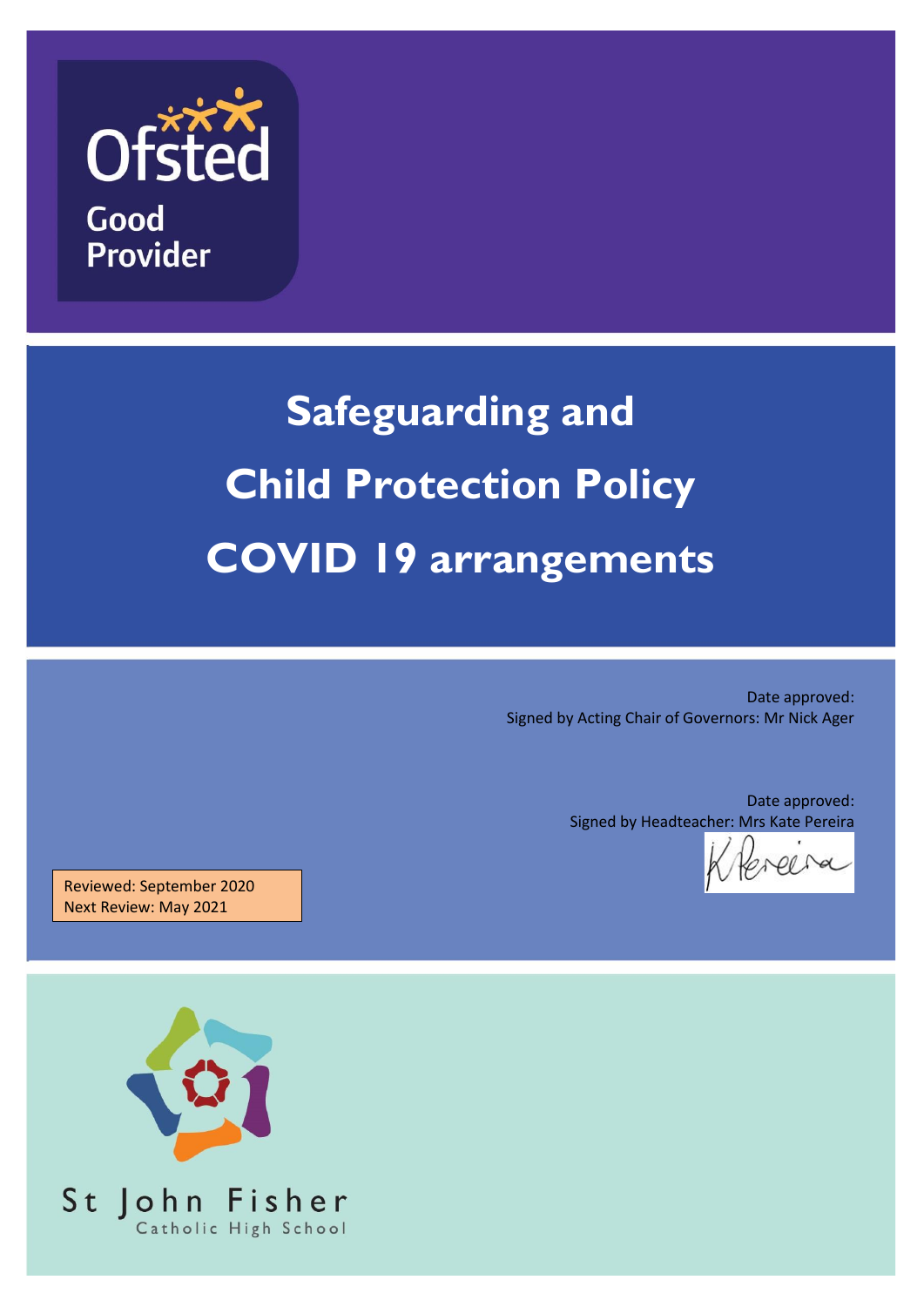#### *"I have come that they may have life and have it to the full"*

*John Chapter 10*

#### **1. Covid-19 Phased Return**

From 20th March 2020 parents were asked to keep their children at home, wherever possible and where it was safer to do so to slow the spread of Covid-19. Many children will continue to remain at home during the initial stages of the phased return. However, from 1<sup>st</sup> June, we expect to be able to welcome more children back to St John Fisher Catholic High School. Priority will continue to be given to providing school places for 'key worker' children (those children of workers critical to the Covid-19 response) and those classed as vulnerable, with an EHCP or have an allocated Social Worker.

School has also welcomed back for face to face meetings small groups of Year 12 and Year 10 students.

The phased return has been carefully planned with reference to Department for Education guidance:

- Actions for education and childcare settings to prepare for wider opening from  $1st$  June 2020
- Implementing Protective Measures in Education and Childcare Settings
- Covid-19 Safeguarding in Schools, Colleges and Other Providers

This revised addendum of the St John Fisher Catholic High School Safeguarding and Child Protection Policy contains details of our individual safeguarding arrangements during this time, to protect all children, whether attending school or remaining at home, from harm and abuse.

St John Fisher Catholic High School is committed to ensuring the safety and wellbeing of all its students and will ensure compliance with Keeping Children Safe in Education (KCSIE) which remains in force throughout the response to coronavirus (COVID-19).

The following safeguarding principles therefore remain unchanged:

- The best interests of children must always continue to come first;
- If anyone in a school or college has a safeguarding concern about any child they should continue to act and act immediately;
- A DSL or deputy should be available;
- It is essential that unsuitable people are not allowed to enter the children's workforce and/or gain access to children;
- Children should continue to be protected when they are online.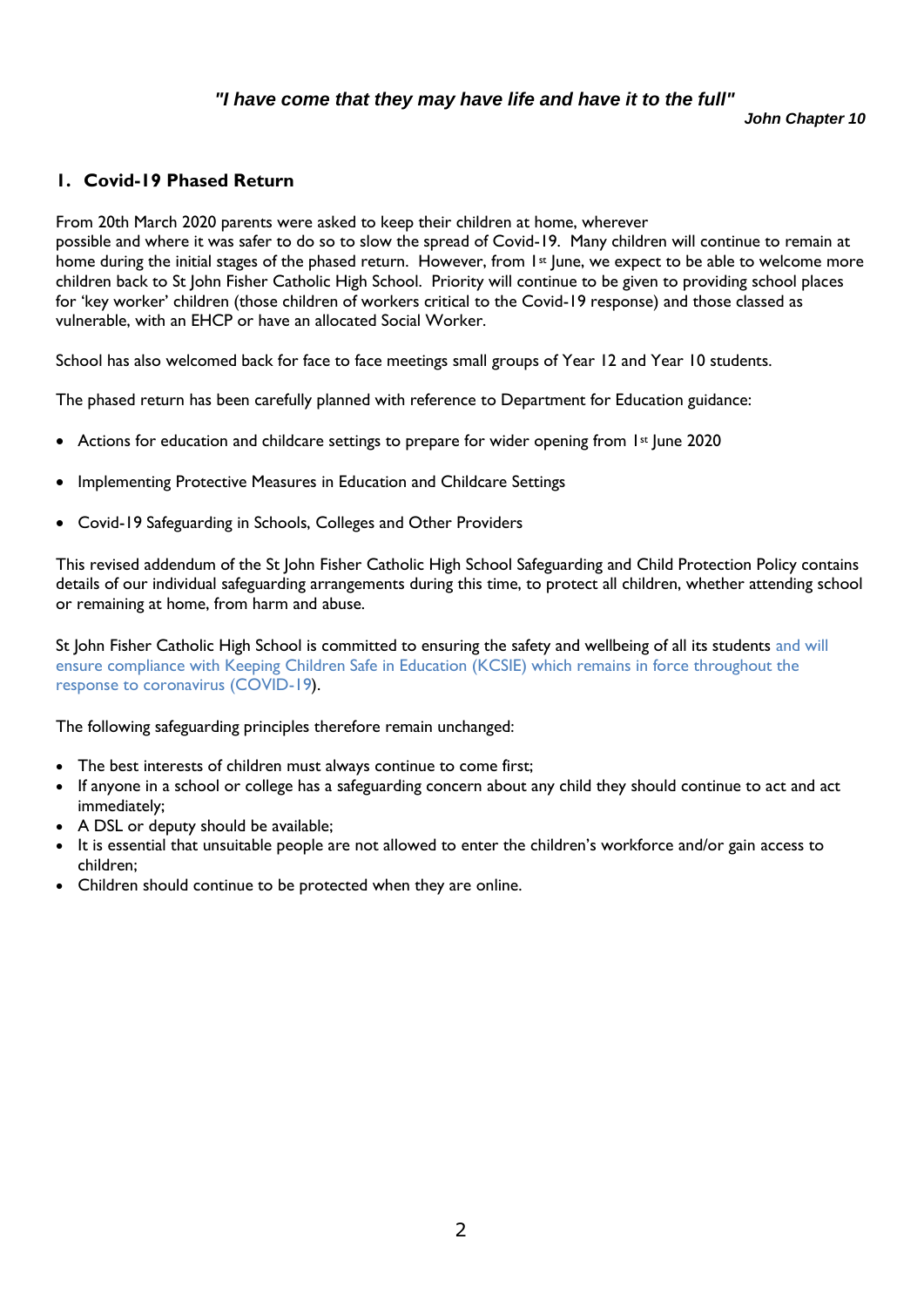## **2. Key contacts**

## **Key Contacts List for Safeguarding in:** St John Fisher Catholic High School

|                                                                                                        | <b>Name</b>         | Telephone / email                                                                                   |
|--------------------------------------------------------------------------------------------------------|---------------------|-----------------------------------------------------------------------------------------------------|
| Designated<br>Safeguarding Lead<br><b>Prevent Lead</b><br><b>Designated Looked</b><br>After Child Lead |                     | <b>Steve Olaman</b><br>01733 343646<br>steve.olaman@stjohnfisherschool.org.uk                       |
| Deputy Safeguarding<br>Lead                                                                            |                     | Jo Sennett<br>01733 343646<br>jo.sennett@stjohnfisherschool.org.uk                                  |
| <b>Designated Deputy</b><br>Safeguarding Officers                                                      |                     | Karen D'Ambrosio<br>01733 343646<br>karen.d'ambrosio@stjohnfisherschool.org.uk                      |
|                                                                                                        |                     | <b>Louise Ahmed</b><br>01733 343646<br>louise.ahmed@stjohnfisherschool.org.uk                       |
|                                                                                                        |                     | Sue Hostead<br>01733 343646<br>sue.hostead@stjohnfisherschool.org.uk                                |
|                                                                                                        |                     | <b>Rosie Roe</b><br>01733 343646<br>rosamaria.roe@stjohnfisherschool.org.uk<br>(from November 2021) |
|                                                                                                        |                     | Jacqui Reid<br>01733 343646<br>jacqui.reid@stjohnfisherschool.org.uk                                |
| Safeguarding<br>Governor                                                                               |                     | Helen Birch<br>Safeguarding Governor                                                                |
| SPOC (for all<br>Prevent referrals)                                                                    | <b>Steve Olaman</b> | See Above                                                                                           |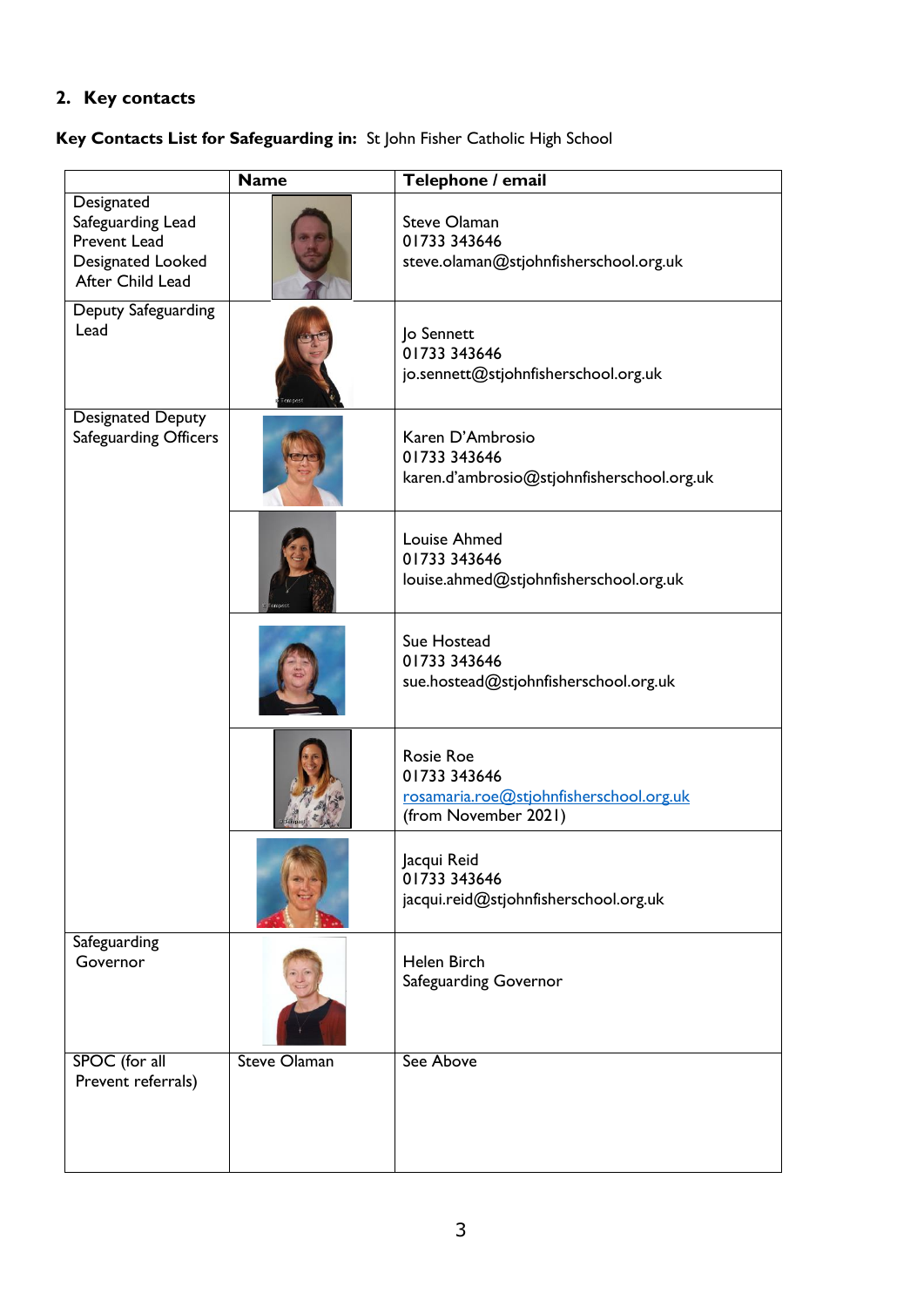## **3. Key Local Contacts:**

|                       | Name | Telephone contact | Email                             |
|-----------------------|------|-------------------|-----------------------------------|
| <b>Contact Centre</b> |      | 01733 864170      |                                   |
|                       |      |                   |                                   |
| Out of hours          |      | 01733 234724      |                                   |
| <b>MASH</b>           |      | 01480 847743      | Mash.cp@cambs.pnn.police.uk       |
| <b>Police Child</b>   |      | or                |                                   |
| Abuse                 |      | 101/999           |                                   |
| Investaigation        |      | (in an emergency) |                                   |
| Unit                  |      |                   |                                   |
| Early Help            |      | 01733863649       | helpwithcaf@peterborough.gov.uk   |
| Designated            |      | 01733 864042      | Gisela.jarman@peterborough.gov.uk |
| Officer               |      |                   |                                   |
| (LADO)                |      |                   |                                   |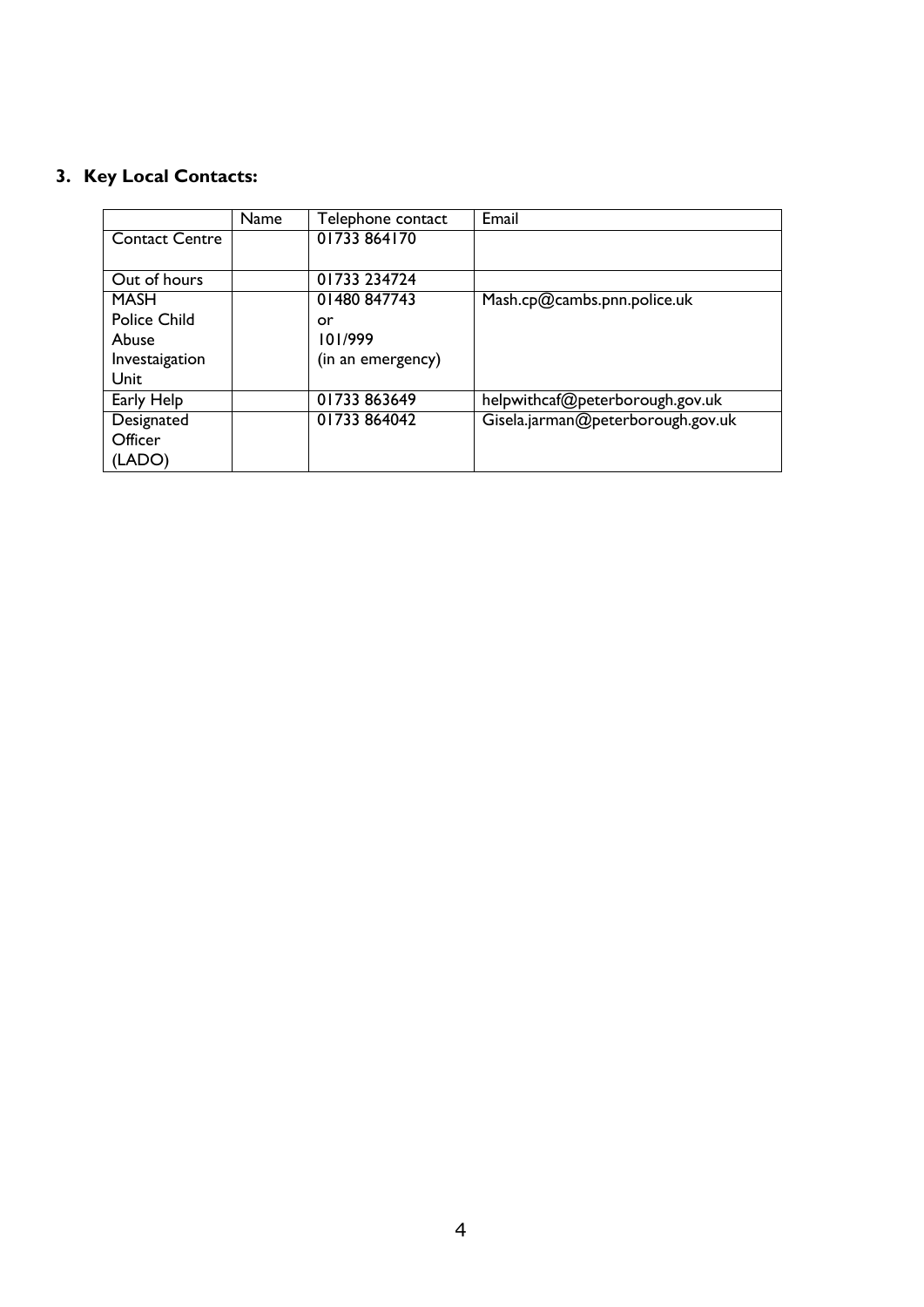### **4. Supporting Children In School (relocated from later in original appendix)**

St John Fisher Catholic High School is committed to ensuring the safety and wellbeing of all its students.

St John Fisher Catholic High School will refer to the Government guidance for education and childcare settings on how to implement protective measures including social distancing: [implementing protective measures in education](https://www.gov.uk/government/publications/coronavirus-covid-19-implementing-protective-measures-in-education-and-childcare-settings)  [and childcare settings](https://www.gov.uk/government/publications/coronavirus-covid-19-implementing-protective-measures-in-education-and-childcare-settings)

The school continue to follow the advice from Public Health England on handwashing and other measures to limit the risk of spread of Covid-19.

St John Fisher Catholic High School will continue to be a safe space for all children to attend and flourish. We recognise that for some children the return to school after an extended period of time at home will be challenging and staff will support children to adjust to the necessary changes to the school environment and routines. Supporting pupil wellbeing will be at the forefront of our approach and school staff will seek to provide reassurance to pupils as we manage the transition period. Staff will talk to the children about the changes to the school day in an age appropriate manner, acknowledge and listen to pupil anxieties and support children to understand the altered routines.

St John Fisher Catholic High School recognises that the current circumstances may adversely affect the mental health of children and their parents. School staff have been briefed to look out for changes in behaviour or in a child's emotional state, which could range from being excessively clingy, fearful, withdrawn or aggressive as more children return to school. As always, pupil wellbeing is at the heart of our work, and school staff will seek to provide appropriate support for pupils both in school and where required from specialist services.

St John Fisher Catholic High School recognises that for some children, home may not be a safe space, and there may be children who are relieved to return to school. School staff have been reminded of the need to respond sensitively to pupils' differing experiences during the period of school closure. School staff have been asked to be particularly vigilant, as more children return to school, for signs and indicators that a child may have experienced abuse or neglect. School staff have been trained about how to handle a disclosure from a child, and understand that any safeguarding concerns, including those that relate to the period of school closure, must be referred immediately to the Designated Safeguarding Lead (or deputies) in the usual way.

Prior to children returning to school, parents and carers will be asked to ensure that all personal details held by the school, such as emergency contact numbers are correct and ask for any additional emergency contact numbers where they are available. At this time, parents and carers will also be asked to advise the school if there are any changes regarding the child's welfare, health and wellbeing that it would help school to be made aware of. Where the school is aware of particular circumstances affecting a child or family, such as bereavement, a relationship breakdown, an incident of domestic violence, this will be shared with staff on a need-to-know basis so that children can be best supported.

#### **5. Supporting Children Not in School (relocated from later in original appendix)**

St John Fisher Catholic High School is committed to ensuring the safety and wellbeing of all its children and young people.

St John Fisher Catholic High School recognise that some children will not be eligible to return to school immediately due to the phased nature of re-opening, and that some parents/carers of children eligible to attend may choose not to send them to school at this time.

St John Fisher Catholic High School recognises that school is a protective factor for children and young people, and the current circumstances, can affect the mental health of pupils and their parents/carers. Teachers at St John Fisher Catholic High School need to be aware of this in setting expectations of pupils' work where they are at home.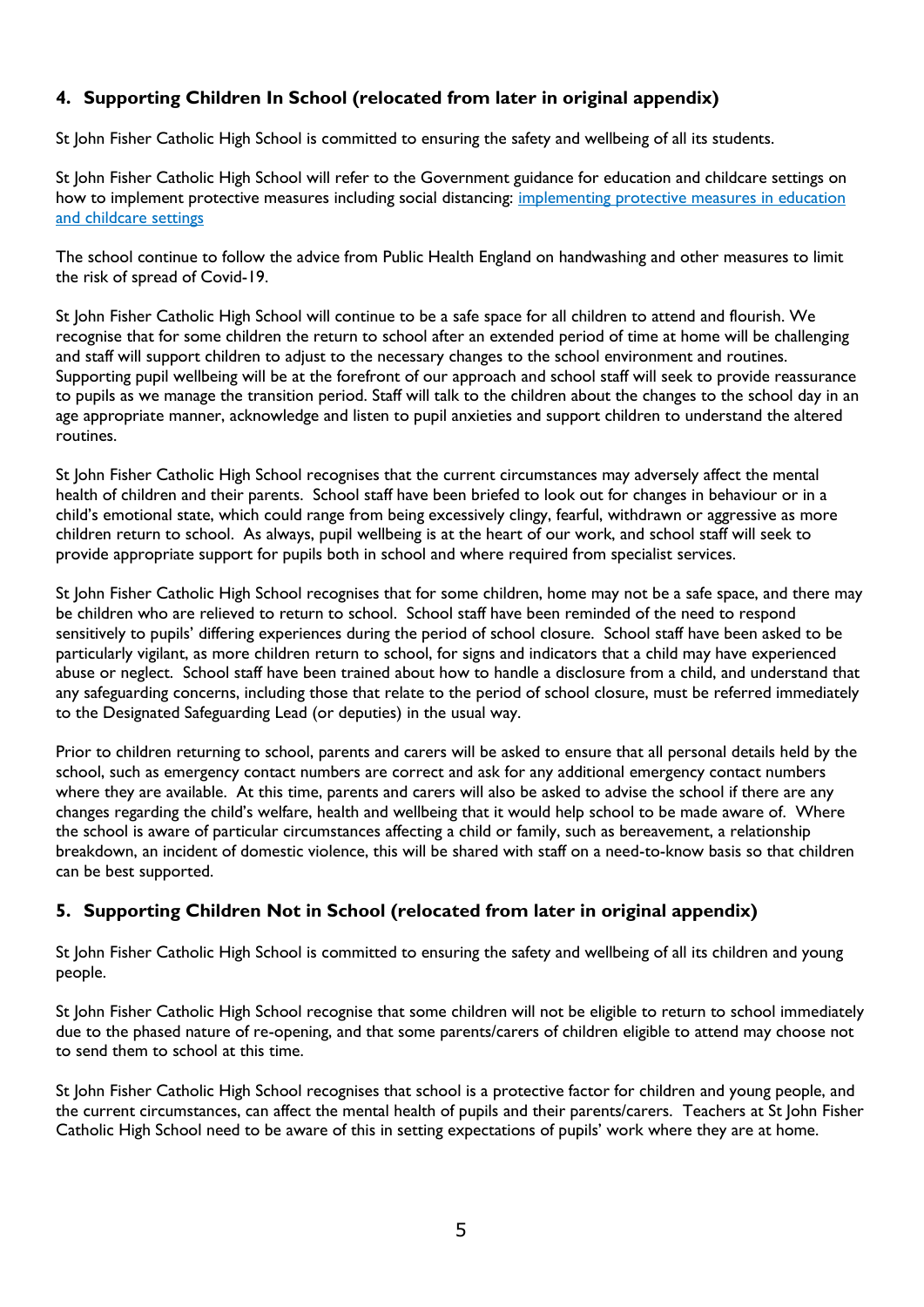Where the DSL has identified a child about whom there have been concerns but not currently open to social care, or who would normally receive pastoral-type support in school, they should ensure that a robust communication plan is in place for that child or young person.

Details of this plan will be recorded, as should a record of all contact made.

St John Fisher Catholic High School and its DSL will work closely with all stakeholders to maximise the effectiveness of any communication plan.

This plan must be reviewed regularly and where concerns arise, the DSL will consider any referrals as appropriate.

If we are unable to contact a child about whom there have been concerns after a reasonable number of attempts, we may need to seek further advice about safe and well checks.

The school will share safeguarding messages on its website and social media pages.

#### **6. Vulnerable children**

All vulnerable children continue to be eligible to attend school full time during the period of phased opening. This applies regardless of whether their year group is due to return to school as part of the phased return, and regardless of whether they had chosen to access school provision prior to the phased return.

Vulnerable children include those who:

- are assessed as being in need under section 17 of the Children Act 1989, including children who have a child in need plan, a child protection plan or who are a looked-after child
- have an education, health and care (EHC) plan and it is determined, following risk assessment (risk assessment [guidance\)](https://www.gov.uk/government/publications/coronavirus-covid-19-send-risk-assessment-guidance/coronavirus-covid-19-send-risk-assessment-guidance), that their needs can be as safely or more safely met in the educational environment
- have been assessed as otherwise vulnerable by educational providers or local authorities (including children's social care services), and who could therefore benefit from continued attendance. This might include children and young people on the edge of receiving support from children's social care services, adopted children, those at risk of becoming NEET ('not in employment, education or training'), those living in temporary accommodation, those who are young carers and others at the school and local authority's discretion

Senior leaders, especially the Designated Safeguarding Lead (and deputies) know who our most vulnerable children are. They have the flexibility to offer a place to those about whom there have been concerns but not currently open to Social Care.

Eligibility for free school meals in and of itself should not be the determining factor in assessing vulnerability.

St John Fisher Catholic High School will continue to work with and support children's Social Workers to help protect vulnerable children. This includes working with and supporting children's Social Workers and the Local Authority Virtual School Head (VSH) for looked-after and previously looked-after children. The lead person for this will be: Tom Reilly

There is an expectation that vulnerable children who have a Social Worker will attend an education setting, unless the child/household is shielding or clinically vulnerable. In circumstances where a parent does not want to bring their child to an education setting, and their child is considered vulnerable, the Social Worker and St John Fisher Catholic High School will explore the reasons for this directly with the parent. St John Fisher Catholic High School and Social Workers will agree with parents/carers whether children in need should be attending school – St John Fisher Catholic High School will then follow up on any pupil that they were expecting to attend, who does not.

Where parents are concerned about the risk of the child contracting COVID19, St John Fisher Catholic High School or the Social Worker will talk through these anxieties with the parent/carer following the advice set out by Public Health England.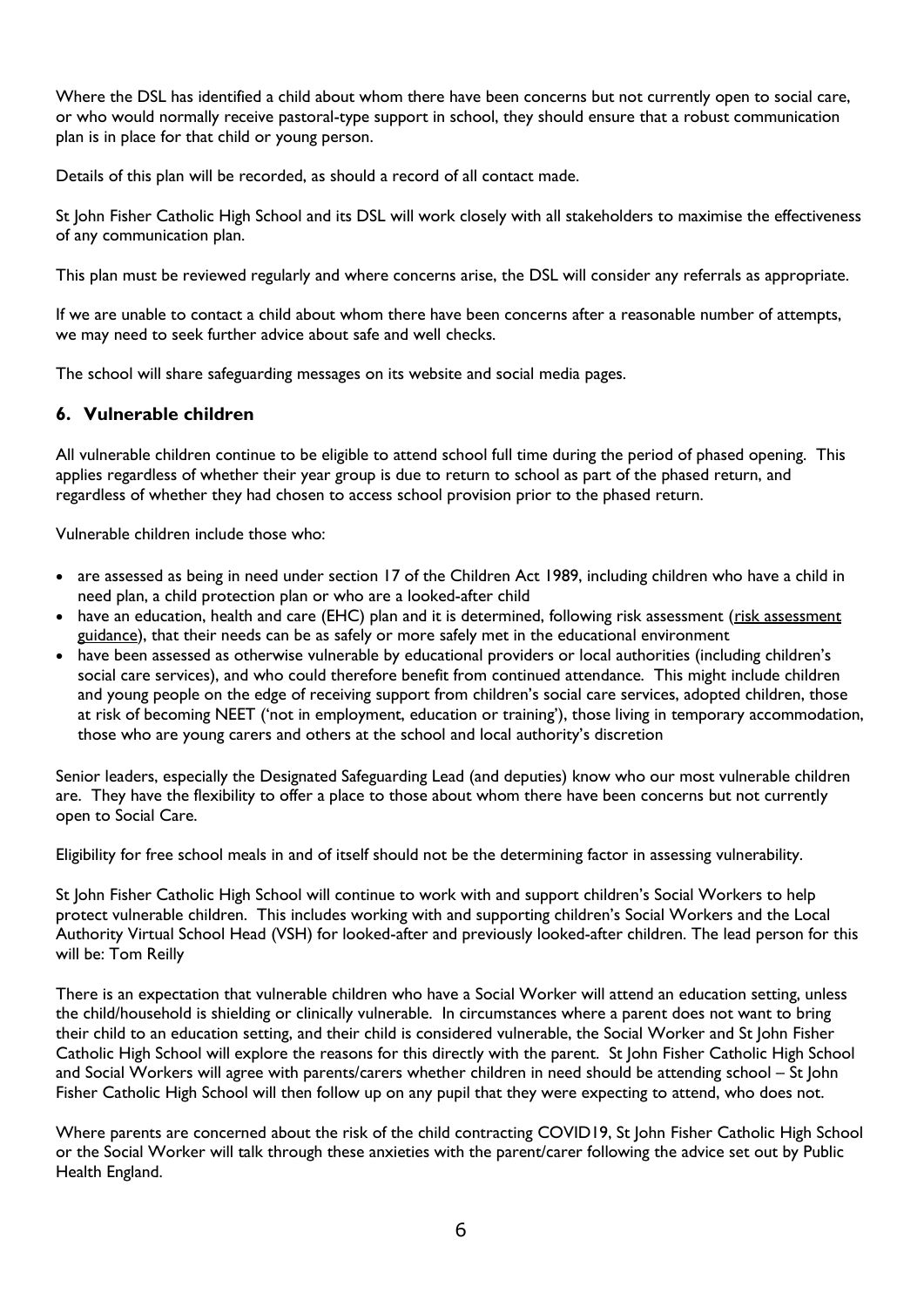St John Fisher Catholic High School will encourage our vulnerable children and young people to attend a school, including remotely if needed.

In all circumstances where a vulnerable child does not take up their place at school, or discontinues, St John Fisher Catholic High School will notify their Social Worker.

#### **7. Attendance monitoring**

St John Fisher Catholic High School will resume taking attendance registers from 1 June and continue to complete the online Educational Setting Status form which gives the Department for Education daily updates on how many children and staff are attending: [https://www.gov.uk/government/publications/coronavirus-covid-19-attendance](https://www.gov.uk/government/publications/coronavirus-covid-19-attendance-recording-for-educational-settings)[recording-for-educational-settings.](https://www.gov.uk/government/publications/coronavirus-covid-19-attendance-recording-for-educational-settings)

St John Fisher Catholic High School will continue to follow up with any parent/carer if they were expecting the child to attend and they subsequently do not attend school. Non-attendance will be followed up in line with the school's normal attendance protocols.

St John Fisher Catholic High School will continue to inform Children's Social Care if a child with a Social Worker does not attend school.

#### **8. Designated Safeguarding Lead Arrangements**

St John Fisher Catholic High School has a Designated Safeguarding Lead (DSL) and a Deputy DSL.

The Designated Safeguarding Lead is: Tom Reilly

The Deputy Designated Safeguarding Lead/s is/are: Catherine Wilson, Sue Hostead, Karen d'Ambrosio, Jacqui Reid, Sheila Patel and Jo Sennett

We will endeavour to have a trained DSL (or deputy) available on site. Where this is not possible, a trained DSL (or deputy) will be available to be contacted via phone or email or through our electronic recording system, CPOMS

Where a trained DSL (or deputy) is not on site, in addition to the above, a senior leader will assume responsibility for co-ordinating safeguarding on site.

It is important that all St John Fisher Catholic High School staff and volunteers have access to a trained DSL (or deputy). All staff on site will be made aware of who that person is and how to contact them.

The DSL will continue to engage with Social Workers, and attend all multi-agency meetings, which are being held remotely.

St John Fisher Catholic High School recognises that the dual challenge of maintaining contact with vulnerable children not attending school, and the potential for increased referrals as staff members raise concerns about those children now returning to school. Therefore, additional capacity has been created through an increase in nonteaching time available for the DSL (and/or deputies).

#### **9. Reporting a concern**

Where staff have a concern about a child, they should continue to follow the process outlined in the school Safeguarding and Child Protection Policy. St John Fisher Catholic High School uses an electronic recording system, CPOMS, which staff are able to access from home.

Staff are reminded of the need to report any concern immediately and without delay.

Where staff are concerned about an adult working with children in the school, they should report the concern to the Headteacher according to the Safeguarding and Child Protection Policy. If there is a requirement to make a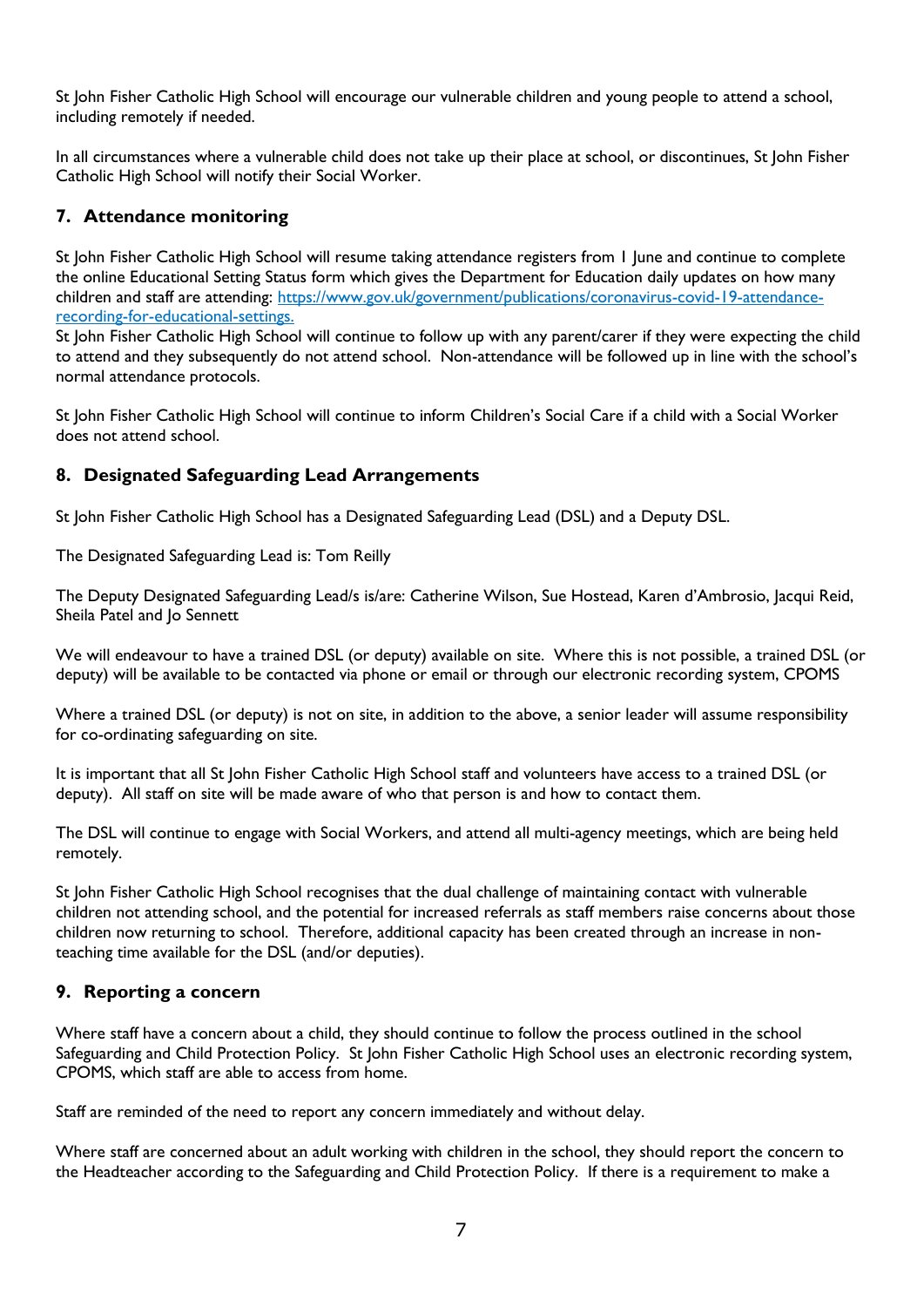notification to the headteacher whilst away from school, this should be done verbally and followed up with an email to the headteacher.

Concerns around the Headteacher should be directed to the Chair of Governors: Nick Ager. Email: agers@live.co.uk

#### **10.Safeguarding Training and Induction**

DSL training is very unlikely to take place whilst there remains a threat of the COVID 19 virus. In the interim, Designated Safeguarding Leads continue to keep themselves up to date with safeguarding developments through updates from the Education Safeguarding Team, accessing the Knowledge Hub and via the Safeguarding Children Partnership Board communications and website.

For the period COVID-19 measures are in place, a DSL (or deputy) who has been trained will continue to be classed as a trained DSL (or deputy) even if they miss their refresher training.

The Local Authority Education Safeguarding Team is providing advice and guidance, where needed, to schools through a dedicated helpline.

All existing school staff have had safeguarding training and have read Part 1 of Keeping Children Safe in Education (2019). The DSL should communicate with staff any new local arrangements, so they know what to do if they are worried about a child.

Where new staff are recruited, or new volunteers enter St John Fisher Catholic High School, they will continue to be provided with a safeguarding induction, within school.

Upon arrival, they will be given a copy of the receiving setting's Safeguarding and Child Protection Policy, guidance on local processes and confirmation of DSL arrangements.

#### **11.Safer recruitment/volunteers and movement of staff**

It remains essential that people who are unsuitable are not allowed to enter the children's workforce or gain access to children. When recruiting new staff, St John Fisher Catholic High School will continue to follow the relevant safer recruitment processes for their setting, including, as appropriate, relevant sections in part 3 of Keeping Children Safe in Education (2020).

In response to COVID-19, the Disclosure and Barring Service (DBS) has made changes to its guidance on standard and enhanced DBS ID checking to minimise the need for face-to-face contact.

If staff are deployed from another education or children's workforce setting to our school, we will take into account the DfE supplementary guidance on safeguarding children during the COVID-19 pandemic and will accept portability as long as the current employer confirms in writing that:

- the individual has been subject to an enhanced DBS and children's barred list check
- there are no known concerns about the individual's suitability to work with children
- there is no ongoing disciplinary investigation relating to that individual

There is no requirement to obtain a new DBS check for returning staff who have continued to be employed but have not been working in regulated activity during partial school closures. If for any reason the school have concerns about an individual, new checks will be obtained in the usual way.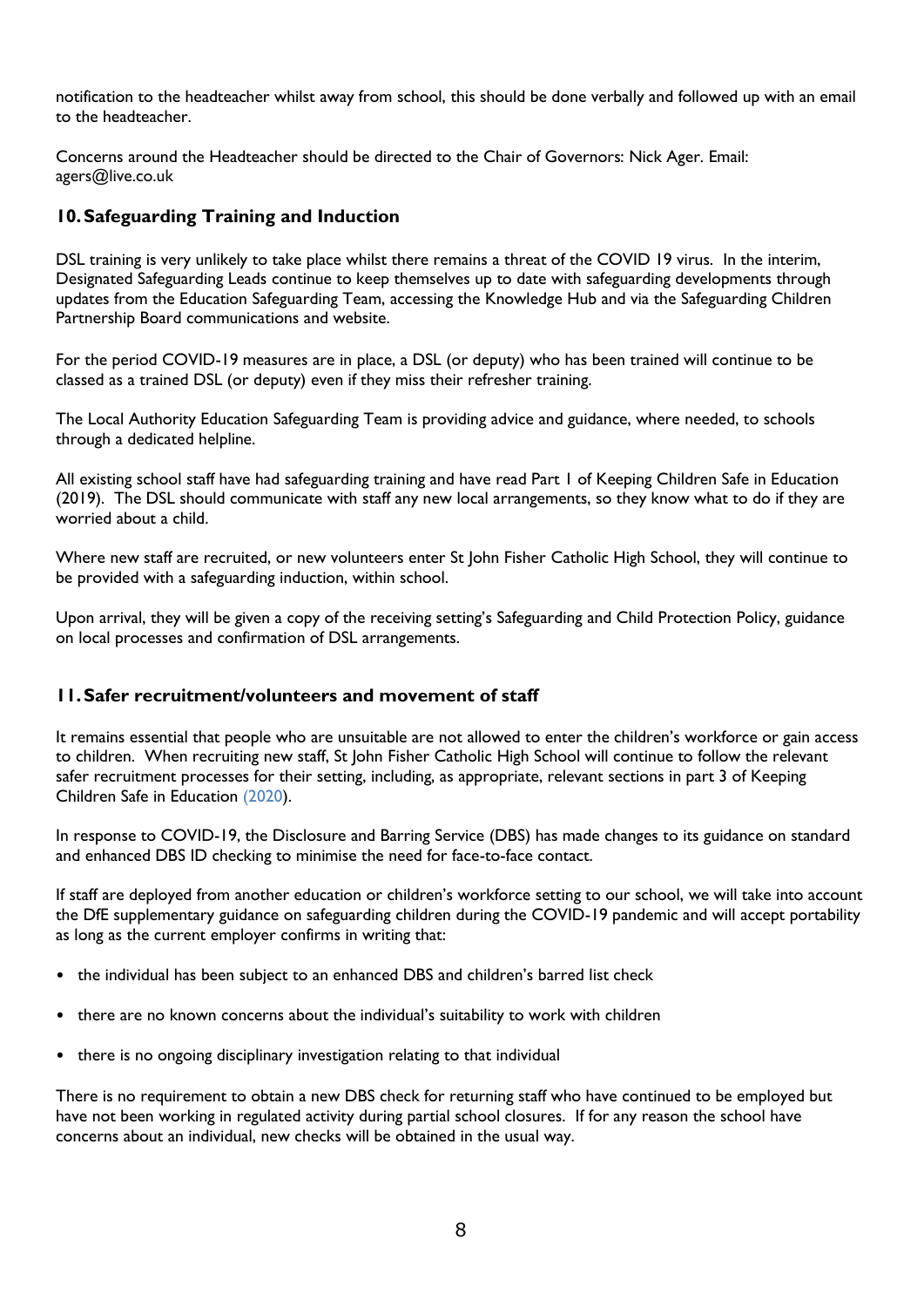Where St John Fisher Catholic High School is utilising volunteers, we will continue to follow the checking and risk assessment process as set out in paragraphs 183 to 188 of KCSIE. Under no circumstances will a volunteer who has not been checked be left unsupervised or allowed to work in regulated activity.

St John Fisher Catholic High School will continue to follow the legal duty to refer to the DBS anyone who has harmed or poses a risk of harm to a child or vulnerable adult. Full details can be found at paragraph 179 of KCSIE.

St John Fisher Catholic High School will continue to consider and make referrals to the Teaching Regulation Agency (TRA) as per paragraph 143 of KCSIE and the TRA's 'Teacher misconduct advice for making a referral.

During the COVID-19 period all referrals should be made by emailing [Misconduct.Teacher@education.gov.uk](mailto:Misconduct.Teacher@education.gov.uk)

Whilst acknowledging the challenge of the current National emergency, it is essential from a safeguarding perspective that any school is aware, on any given day, which staff/volunteers will be in the school or college, and that appropriate checks have been carried out, especially for anyone engaging in regulated activity. As such, St John Fisher Catholic High School will continue to keep the single central record (SCR) up to date as outlined in paragraphs 164 – 171 in KCSIE.

The SCR will log everyone that will be working or volunteering in school on any given day, including any staff who may be on loan from other institutions. The SCR will log details of any risk assessments carried out on volunteers and staff on loan from elsewhere.

#### **12.Online safety in schools and colleges**

St John Fisher Catholic High School will continue to provide a safe environment, including online. This includes the use of an online filtering system.

Where students are using computers in school, appropriate supervision will be in place.

#### **13.Children and online safety away from school and college**

It is important that all staff who interact with children, including online, continue to look out for signs a child may be at risk. Any such concerns should be dealt with as per the Safeguarding and Child Protection Policy and where appropriate referrals should still be made to children's social care and as required, the police. School closures bring lots of challenges for both school staff and parents, and both are increasingly looking to the benefits of technology to continue delivering some form of learning experience for children.

As always, there are huge benefits to be gained from the appropriate use of technology, and accessing learning resources whilst at home is a great example of this. However, parents (and teachers) need to be aware of the potential risks that go along with this.

St John Fisher Catholic High School will ensure any use of online learning tools and systems is in line with privacy and data protection/GDPR requirements.

The school is using microsoft Teams to provide remote learning and parents have been signposted to school website information about how to remain safe online when students work from home.

#### **14. Peer on Peer Abuse**

St John Fisher Catholic High School recognises that during the closure a revised process may be required for managing any report of such abuse and supporting victims**.** 

Where a school receives a report of peer on peer abuse, they will follow the principles as set out in part 5 of KCSIE and of those outlined within of the Safeguarding and Child Protection Policy.